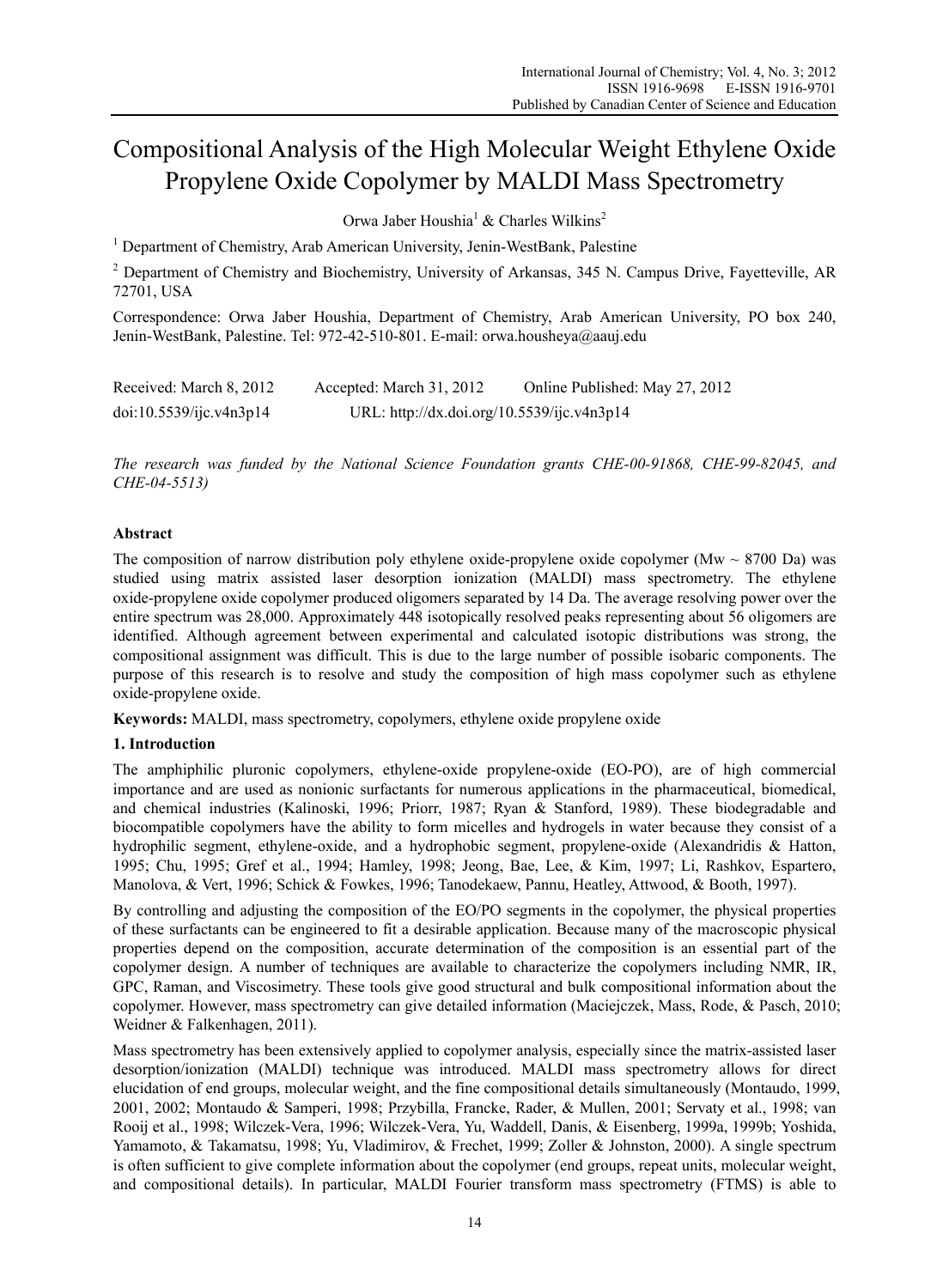distinguish closely spaced peaks-with isobar separation (Kaufman, Jaber, Stump, Simonsick, & Wilkins, 2004). MALDI mass spectrometry has become a popular tool for characterizing polymers and copolymers for several reasons. The MALDI process predominantly produces singly charged species, making spectral results simple and easy to interpret. The desorbed high molecular weight ions generally survive desorption without major fragmentation. Challenging nonpolar hydrocarbon polymers such as polyethylene (Jaber & Wilkins, 2005) can be analyzed which might be difficult or impossible with electrospray source ionization (ESI) techniques. Finally, one can take advantage of solventless MALDI preparation methods for insoluble polymers (Dolan & Wood, 2004; Marie, Fournier, & Tabet, 2000; Pruns et al., 2002; Przybilla, Brand, Yoshimura, Rader, & Mullen, 2000; Skelton, Dubois, & Zenobi, 2000; Trimpin, Grimsdale, Rader, & Mullen, 2002; Trimpin, Rouhanipour, Az, Räder, & Müllen, 2001).

The complimentary technique to MALDI mass spectrometry, ESI, can generate a wealth of information about polymers and copolymers (O'Connor & McLafferty, 1995; Shi, Hendrickson, Marshall, Simonsick, & J., 1998). But by far the, most frequent mass spectrometry tool used for polymer and copolymer characterization is MALDI time-of flight (TOF) mass spectrometry (Hanton, 2001; Nielen, 1999; Rader & Schrepp, 1998). However, the limited mass resolution of TOFMS makes it inadequate and unreliable for compositional analysis of copolymer of high molecular weight. Several EO-PO copolymer analyses have been reported for masses below 5000 Da (Chen, Zhang, Tseng, & Li, 2000; Jaber & Wilkins, 2005; Schriemer & Li, 1996; Terrier, Buchmann, Cheguillaume, Desmazieres, & Tortajada, 2005; van Rooij et al., 1998). Here, we show that MALDI-FTMS extends the compositional EO-PO copolymer analysis for oligomers with masses up to 9900 Da. FTMS provides the resolving power needed to isotopically resolve the oligomers. However, even with high resolution spectra, interpretation of the results is difficult at high masses due to the large number of possible isobaric components. Thus, a correlation function was implemented to match the experimental isotopic distribution with the theoretical one in order to narrow the possible compositional choices. It is worth mentioning molecular weights up to 1.5 million Dalton have been detected by MALDI-TOF, but neither oligomer resolution nor isotopic resolution was reported (Schriemer & Li, 1996).

## **2. Experimental Methods**

## *2.1 Material and Sample Preparation*

Text Poly (ethylene oxide-propylene oxide, mw ~8700) copolymer was purchased from Polysciences, Inc. (Warrington, PA). NaCl was purchased from Aldrich Chemical Co. (Milwaukee, WI). The matrix, 2,5-dihydroxybenzoic acid (DHB), was obtained from Fluka (Milwaukee, WI). Methanol was obtained from EM Science (Gibbstown, NJ). All reagents were used without further purification. DHB was dissolved in methanol to make a 0.5 M solution. NaCl was dissolved in water at a concentration of  $1.15 \times 10^{-3}$  M. The copolymer was dissolved in methanol to a concentration of 5.0 mg/ml Deposition of sample on the probe tip was done as follows: 1.0 μL of copolymer sample is added and allowed to air dry, followed by addition of 0.2 μL of NaCl solution and a final layer of 2.0 μL of DHB matrix solution added. The sample is allowed to air dry.

#### *2.2 Instrumentation*

MALDI experiments were performed using both a 9.4 Tesla Fourier transform mass spectrometer and a reflectron time-of-flight mass spectrometer. The FTMS instrument is an IonSpec Ultima (Lake Forest, CA) with an external ionization source, utilizing a 9.4-Tesla superconducting magnet. The FTMS is also equipped with an ESI source. A Bruker Reflex III reflectron TOF (Billerica, MA) is used for the MALDI-TOF measurements. A 355 nm pulsed Nd-YAG laser (New Wave, Inc.) was used with FTMS. For The TOF measurements a 337 nm pulsed laser N2 laser was used. For the Ultima FTMS, ions are created externally by MALDI and guided into the ICR cell using RF quadrupole ion optics. FTMS spectra were acquired in positive ion mode at a pressure of  $\sim$  5 x 10<sup>-10</sup> Torr. Each spectrum resulted from pulsing the laser 7 times at the same spot on the sample. Ions were gated into the trapping cell after every 7th laser pulse. Spectra measured with the Bruker Reflex III TOF were measured using a 337 nm laser while operating in reflectron mode. Each TOF spectrum resulted from 200 laser pulses. The data analysis was handled by an in-house computer software-program copolymer calculator.

# *2.3 Data Processing*

A home-made computer program was created to calculate the possible copolymer compositions based on Microsoft EXCEL platform and executed using a Pentium 4 1.6 GHz computer equipped with 768 MB of RAM memory. The program let us select multiple end groups, multiple cation attachment and up to three copolymer segments. The program calculates all of the possible compositional copolymer combinations and then searches the database of mass tables within a specified mass accuracy interval usually within  $\pm$  50 ppm.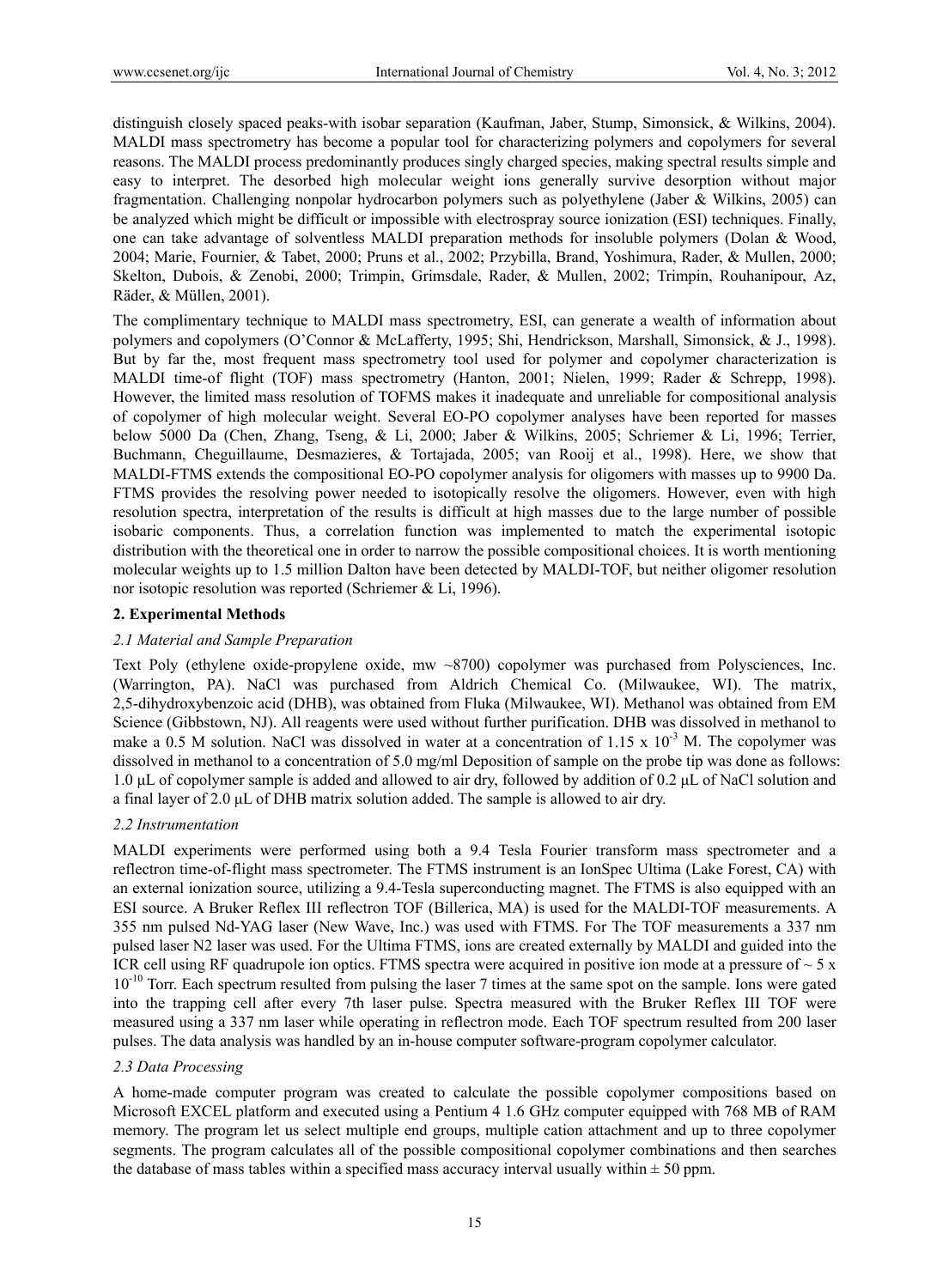#### **3. Results and Discussion**

There have been a limited number of reports on compositional analysis of high molecular weight (>5000 Da) copolymers by MALDI mass spectrometry. This deficiency derives from the fact that many MS instruments are limited in mass range. Furthermore analyses are often performed by relatively low resolution TOFMS. For example, Figure 1 is a MALDI-TOF spectrum of EO-PO copolymer (mw ~8700) acquired in reflectron positive ion mode. The spectrum was the result of the sum of 200 laser pulses on the MALDI target. The inset within Figure 1 shows an expanded mass range from m/z 8820-8880. The average resolving power was ~400. Due to this low resolving power, oligimeric resolution was difficult to observe and isotopic resolution impossible. Upon attempting to analyze this copolymer using ESI-FTMS, no signal was detected. The reasons for this are not clear. So, in the present study, the alternative of MALDI-FTMS was employed. Mass peak assignment is easier when spectra are acquired at high resolving power. High field FTMS is capable of yielding isotopically resolved peaks of polymers with masses up to m/z 12,000 Da (Jaber & Wilkins, 2005). The MALDI-FTMS spectrum shown in Figure 2 was acquired with a 9.4 Tesla FTMS. The spectrum was the result of 7 laser shots on the same spot to generate ions, which were gated into the cell after the 7th pulse. A single transient was transformed after excitation of ions to result in a single spectrum. Under these conditions, the average resolving power was about 28000. The mass envelope of the spectrum extends from m/z 8300 to 9900. The mass values of the oligomers detected correspond to  $(M+Na)^+$ , where M is HO- $[(C2 H_4O)m-(C_3H_6O)n]$ -H. The fully resolved isotopic peaks in Figure 3B shows oligomers are separated by 14 mass units. The separation between the oligomers is due to the replacement of one EO unit by one PO unit:  $(PO)_{v+1} + (EO)_{x-1}$ . Mass assignment was difficult even though the peaks were well resolved. To speed up the data analysis, a computer software program copolymer calculator was used. Multiple possible compositional combinations were found for each peak. This was not unexpected since the number of isobaric structures increase as mass increases. In the program, possible compositional combinations that had mass accuracy within  $\pm 40$  ppm were accepted and those outside this interval were rejected. To narrow down the search, a correlation coefficient function (Equation 1) between the theoretical isotopic distribution (Figure 3A) and experimental results was implemented. Results with correlation coefficients between 0.8 and 1.0 were admissible provided that they had mass accuracy with  $\pm$  40 ppm.

$$
r = \frac{SS_{xy}}{\sqrt{(SS_{xx})(SS_{yy})}}
$$
(1)

Where

$$
SS_{xy} = \frac{[\sum xy - (\sum x)(\sum y)]}{n}
$$

$$
SS_{xx} = \sum x^2 - \frac{(\sum x)^2}{n}
$$

$$
SS_{xx} = \sum y^2 - \frac{(\sum y)^2}{n}
$$

Where x is the intensity from the experimental isotopic distribution, y is the intensity of the theoretical isotopic distribution and r is the correlation coefficient. Table 1 illustrates some of the multiple acceptable compositional combinations and their respective mass accuracies and correlation coefficients. Note that high correlation does not imply causality. The only valid conclusion is that a linear trend may exist between the theoretical and the experimental results, but it would incorrect to conclude that a change in "x", for example, causes a change in "y". Therefore what is being established here is the strength of agreement between theory and experiment.

Now the search has been narrowed down, is it possible to explicitly point to a definite compositional assignment? More detailed scrutiny yields a more revealing and complex picture. To illustrate this, consider the mass 8839.9069 Da in Table 1. This is the measured mass for the expanded oligomer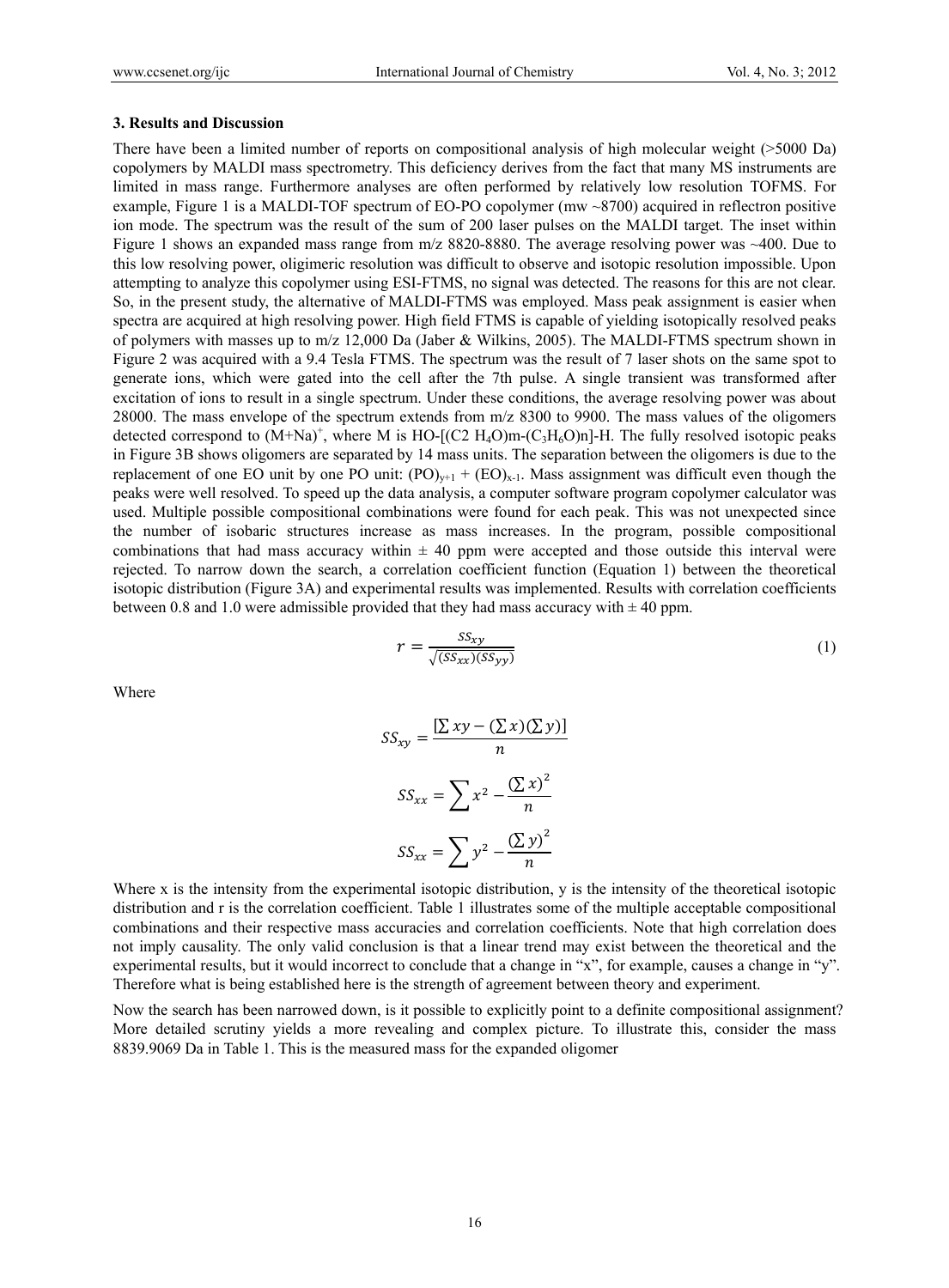| Measured Mass  |           |     |     |       | Theoretical Mass PO units EO units Error (ppm) r (correlation coefficeint) |
|----------------|-----------|-----|-----|-------|----------------------------------------------------------------------------|
| 8825.3771(A+1) | 8825.9571 | 99  | 69  | 9     | 0.93                                                                       |
| 8825.3771(A+1) | 8825.7963 | 77  | 98  | -9    | 0.93                                                                       |
| 8825.3771(A+1) | 8826.1179 | 121 | 40  | 27    | 0.92                                                                       |
| 8825.3771(A+1) | 8825.6355 | 55  | 127 | $-27$ | 0.93                                                                       |
| 8839.9069(A+1) | 8839.9728 | 100 | 68  | 8     | 0.96                                                                       |
| 8839.9069(A+1) | 8839.812  | 78  | 97  | $-11$ | 0.97                                                                       |
| 8839.9069(A+1) | 8840.1336 | 122 | 39  | 26    | 0.95                                                                       |
| 8839.9089(A+1) | 8839.6512 | 58  | 128 | -29   | 0.97                                                                       |
| 8854.9528(A+2) | 8854.9918 | 101 | 67  | 4     | 0.88                                                                       |
| 8854.9528(A+2) | 8854.831  | 79  | 96  | $-14$ | 0.88                                                                       |
| 8854.9528(A+2) | 8855.1526 | 123 | 38  | 23    | 0.87                                                                       |
| 8854.9528(A+2) | 8854.6702 | 57  | 125 | $-32$ | 0.88                                                                       |
| 8868.9548(A+2) | 8869.0074 | 102 | 66  | 6     | 0.82                                                                       |
| 8868.9548(A+2) | 8868.8466 | 80  | 95  | -12   | 0.83                                                                       |
| 8868.9548(A+2) | 8869.1682 | 124 | 37  | 24    | 0.81                                                                       |
| 8868.9548(A+2) | 8868,6858 | 58  | 124 | -30   | 0.83                                                                       |

Table 1. The Multiple-isobaric possible compositional combinations and their respective mass accuracy and correlation coefficients

Spectrum shown in Figure 4. For this mass the possible compositions are: PO100-EO68, PO78-EO97, PO122-EO39, PO56-EO126. For any of these isobaric compositions, a total of 17 theoretical isotopic peaks should be observed at resolving power of 28,000 as shown in Table 2. In this table the peak labeled "A" indicates that all carbons are of the 12C (the monoisotopic peak). The "A+1" peak indicates that there is there is one 13C and the rest of the carbons in that peak are 12C, and so on, until "A+16". However, instead of observing 17 isotopic peaks only 12 peaks are seen as shown in the theoretically generated spectrum of Figure 5, due to the fact that some peaks are of very low intensity (see Table 2). Despite the striking similarities between the experimental (Figure 4) and the theoretical (Figure 5) isotopic distributions, intriguing differences are observed. First, the peaks in Figure 4 labeled with asterisks display higher intensity than their counterparts in Figure 5. Second, the shoulder peaks appear (overlapping-not well resolved) and are labeled with downward arrows in Figure 4. These observations raise an important question as to the source or the cause of these discrepancies between the two distributions. We postulate that the distorted experimental distribution in Figure 4 is a direct consequence of the coexistence of all 4 possible compositional outcomes. It is very likely that the presence of several possible compositional outcomes collectively contributing to this oligomer pattern. Confronted with uncertainty in choice of "best" combination, it is not surprising that "best" choice is a matter of probability. In general, the statistical probability of a particular result such as, αm βn for example, can be expressed in Equation 2 by the most probable outcome:

$$
\rho(\alpha_m \beta_n) = \frac{(m+n)}{m!n!} \left(\frac{m}{m+n}\right)^m \left(\frac{n}{m+n}\right)^n \tag{2}
$$

Where m is the number of PO segments and n is the number of EO segments in the oligomer. As an example, starting with equal quantities of the monomers it can be shown that the most probable result for the combination PO100-EO68, PO78-EO97, PO122-EO39, PO56-EO126 is the one with PO56-EO126 compositional combination (this is the series labeled 182 in Figure 6). This means that

This choice is present at highest concentration and hence, it should seem reasonable that the other 3 possible isobaric compositions are at low concentration and have decreased detectability. Note that these isobaric compositions  $[POx-22 + EOy+29]$  differ by 0.16 mass units (Table 2) and it would take an average resolving power of 55000 to separate them. Their presence should not be ignored at all, as this would cause Figure 4 to exhibit dissimilarity to Figure 5. This may well be on the basis that one monomer is more reactive than the other.

## **4. Conclusion**

Two new results are achieved here. First, MALDI copolymer mass analysis is shown to be feasible up to mass 9900 Da with meaningful results. Second, accurate mass measurement as a result of the high resolution is evident. However, compositional interpretation of high molecular weight copolymer is still complex, but MALDI-FTMS allows for direct measurements of oligomeric components. Such measurements of oligomeric species were impossible by MALDI-TOF with the resolution that was obtained. One obvious and critical issue for the MALDI-FTMS interpretation is the probable existence of multiple isobaric structures that contribute to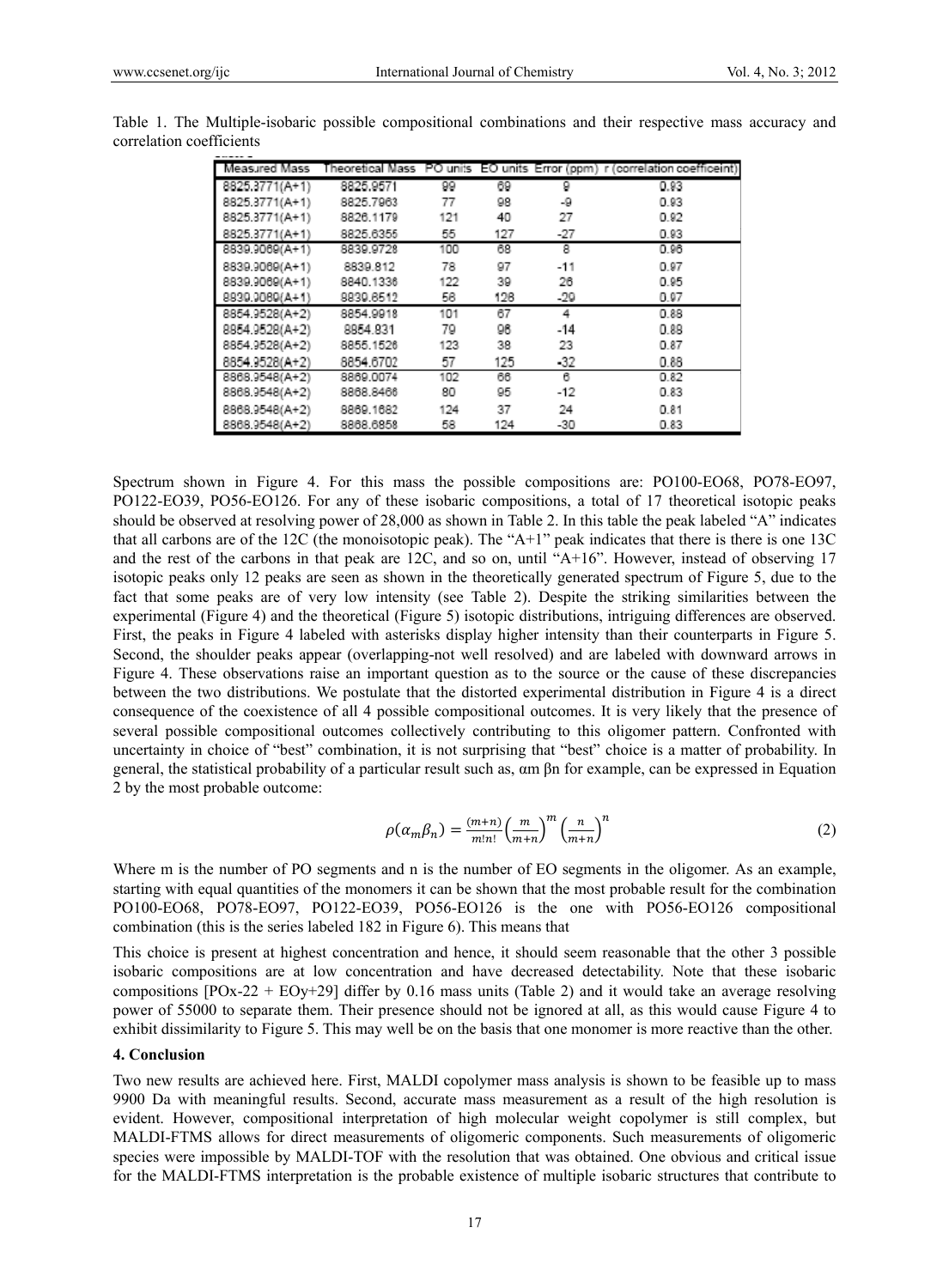the complexity in mass assignment. This issue is simplified with a combination of correlation functions and probability functions that help narrow down the search for the composition while retaining accurate information. Nevertheless, for extensive application to copolymers with high mass, the difficulties of analyzing compositions of higher mass copolymers will have to be resolved.

Table 2. An example of the theoretically generated isotopic intensity distribution for the mass starting at m/z 8839 Da

|                    |                                |              |                         | (C3 H6-0)100 (C2 H4-0)68 Intensity (C3 H6-0)78 (C2 H4-0)97 Intensity |              |
|--------------------|--------------------------------|--------------|-------------------------|----------------------------------------------------------------------|--------------|
| А                  | 8838.9681                      | 3.38         | A                       | 8838.8073                                                            | 3.62         |
| $A+1$              | 8839.9719                      | - 16.5       | A+1                     | 8839.8112                                                            | 17.38        |
| $A+2$              | 8840.9757                      | 41.38        | A+2                     | 8840.8149                                                            | 42.92        |
| A+3                | 8841.9793                      | 70.86        | $A + 3$                 | 8841.8185                                                            | 72.49        |
| A+4                | 8842.9827                      | 93.14        | A+4                     | 8842.8219                                                            | 94.14        |
| A+5                | 8843.9861                      | 100          | A+5 –                   | 8843.8253                                                            | 100          |
| A+6                | 8844.9890                      | 91.32        | А+6                     | 8844.8281                                                            | 90.47        |
| A+7                | 8845.9923                      | 72.87        | A+7                     | 8845.8315                                                            | 71.59        |
| A+8                | 8846.9955                      | 51.77        | AЮ                      | 8846.8347                                                            | 50.49        |
| $A + 9$            | 8847.9983                      | 33.26        | $A+9$                   | 8847.8374                                                            | 32.23        |
| $A+10$             | 8849.0019                      | 19.55        | $A+10$                  | 8848.841                                                             | 18.84        |
| $A+11$             | 8850.0046                      | 10.61        | $A+11$                  | 8849.8437                                                            | 10.18        |
| $A+12$             | 8851.0078                      | 5.36         | A+12                    | 8850.8468                                                            | 5.12         |
| $A+13$             | 8852.0109                      | 2.53         | A+13                    | 8851.8499                                                            | 2.41         |
| $A+14$             | 8853.0135                      | 1.13         | A+14                    | 8852.8525                                                            | 1.07         |
| A+15               | 8854.0166                      | 0.47         | A+15                    | 8853.8556                                                            | 0.45         |
| A+16               | 8855.0196                      | 0.19         | A+16                    | 8854.8585                                                            | 0.18         |
|                    |                                |              |                         |                                                                      |              |
|                    |                                |              |                         | (C3 H6 O)122 (C2 H4 O)39 Intensity (C3 H6 O)56 (C2 H4 O)126          | Intensity    |
| А                  | 8839.1288                      | 3.15         | A                       | 8838.6465                                                            | 3.88         |
| $A+1$              | 8840.1327 15.67                |              | A+1                     | 8839.6504                                                            | 18.31        |
| A+2                | 8841.1365                      | 39.91        | A+2                     | 8840.6541                                                            | 44.51        |
| A+3 –              | 8842.1401                      | 69.27        | A+3 –                   | 8841.6577                                                            | 74.16        |
| $A + 4$            | 8843.1435                      | 92.15        | $A+4$                   | 8842.6611                                                            | 95.14        |
| A+5                | 8844.147                       | 100          | A+5                     | 8843.6645                                                            | 100          |
| A+6                | 8845.1498                      | 92.19        | A+6                     | 8844.6673                                                            | 89.62        |
| A+7                | 8846.1532                      | 74.18        | A+7                     | 8845.6706                                                            | 70.33        |
| A+8                | 8847.1564                      | 53.1         | A+8                     | 8846.6738                                                            | 49.25        |
| $A + 9$            | 8848.1592                      | 34.33        | $A+9$                   | 8847.6765                                                            | 31.23        |
| $A+10$             | 8849.1628                      | 20.3         | $A+10$                  | 8848.6801                                                            | 18.16        |
| $A+11$             | 8850.1655                      | 11.07        | $A + 11$                | 8849.6827                                                            | 9.76         |
| A+12               | 8851.1688                      | 5.62         | A+12                    | 8850.6859                                                            | 4.89         |
| $A+13$             | 8852.1719                      | 2.66         | A+13                    | 8851.6889                                                            | 2.29         |
| $A+14$             | 8853.1745                      | 1.19         | $A+14$                  | 8852.6915                                                            | 1.02         |
| $A+15$<br>$A + 1C$ | 8854.1777<br>OO <i>EE</i> 100C | 0.5<br>- 0.0 | $A+15$<br>$A \perp A C$ | 8853.6946<br>00 <i>E II</i> CO7 <i>E</i>                             | 0.43<br>0.17 |



Figure 1. MALDI-TOF spectrum of the EO-PO copolymer with the inset showing an expanded mass range from m/z 8800 to 8890; Compared to that of the expanded FTMS spectrum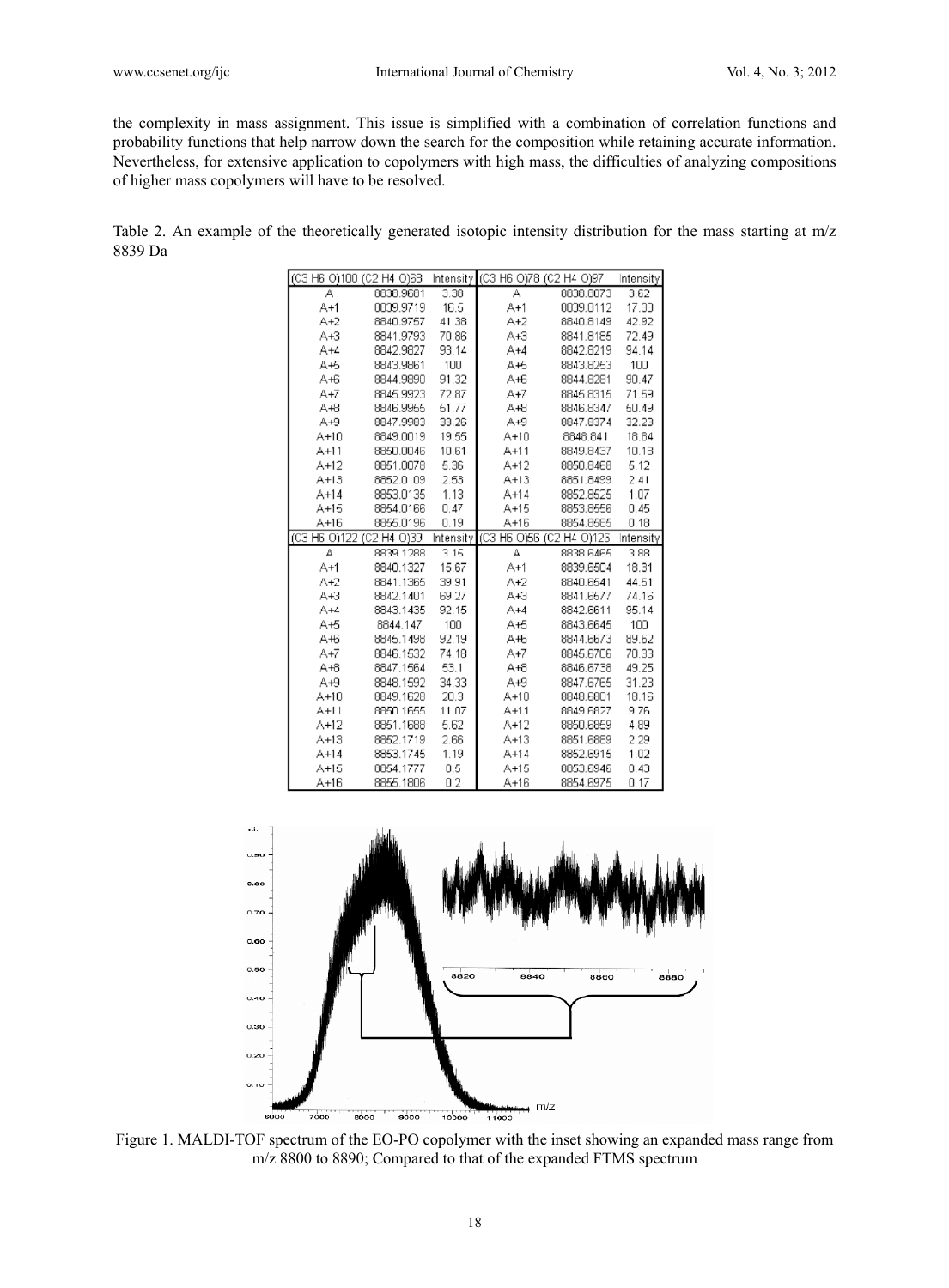

Figure 2. MALDI-FTMS of the EO-PO copolymer having a mass envelope from m/z 8300 to m/z 9900



Figure 3. An expanded mass range of the MALDI-FTMS spectrum showing oligomeric and isotopic resolution: The top (A) spectrum is the theoretical range and the bottom (B) spectrum is the experimental result



Figure 4. An isotopically resolved oligomer of the MALDI-FTMS spectrum. See text for explanation of the peaks with asterisks and arrows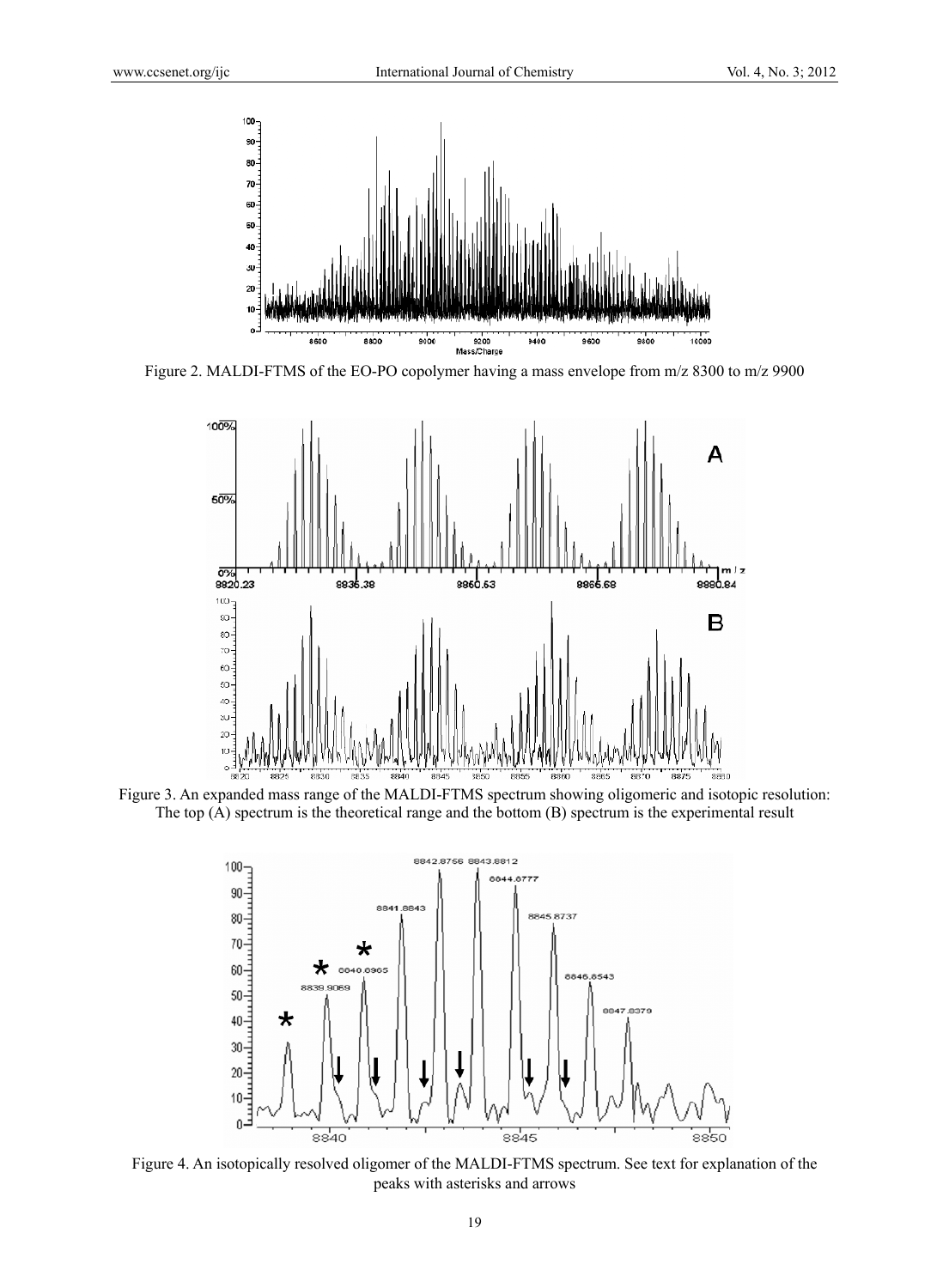

Figure 5. A theoretical isotopically resolved oligomer which corresponds to the experimental one shown in Figure 4



Figure 6. The most probable series of compositional combination of EO-PO segments

#### **Acknowledgments**

The authors gratefully acknowledge support from National Science Foundation grants CHE-00-91868, CHE-99-82045, and CHE-04-55134.

#### **References**

- Alexandridis, P., & Hatton, T. A. (1995). Poly(Ethylene Oxide)-Poly(Propylene Oxide)-Poly(Ethylene Oxide) Block-Copolymer Surfactants in Aqueous-Solutions and at Interfaces - Thermodynamics, Structure, Dynamics, and Modeling. *Colloids and Surfaces a-Physicochemical and Engineering Aspects, 96*(1-2), 1-46.
- Chen, R., Zhang, N., Tseng, A. M., & Li, L. (2000). Effects of matrix-assisted laser desorption/ionization experimental conditions on quantitative compositional analysis of ethylene oxide/propylene oxide copolymers. *Rapid Communications in Mass Spectrometry, 14*(23), 2175-2181. http://dx.doi.org/10.1002/1097-0231(20001215)14:23%3C2175::AID-RCM150%3E3.0.CO;2-2
- Chu, B. (1995). Structure and Dynamics of Block-Copolymer Colloids. *Langmuir, 11*(2), 414-421. http://dx.doi.org/10.1021/la00002a009
- Dolan, R. A., & Wood, T. D. (2004). Analysis of Polyaniline Oligomers by Laser Desorption Ionization and Solventless MALDI. *J. Amer. Soc. Mass Spectrom., 15*.
- Gref, R., Minamitake, Y., Peracchia, M. T., Trubetskoy, V., Torchilin, V., & Langer, R. (1994). Biodegradable Long-Circulating Polymeric Nanospheres. *Science, 263*(5153), 1600-1603. http://dx.doi.org/10.1126/science.8128245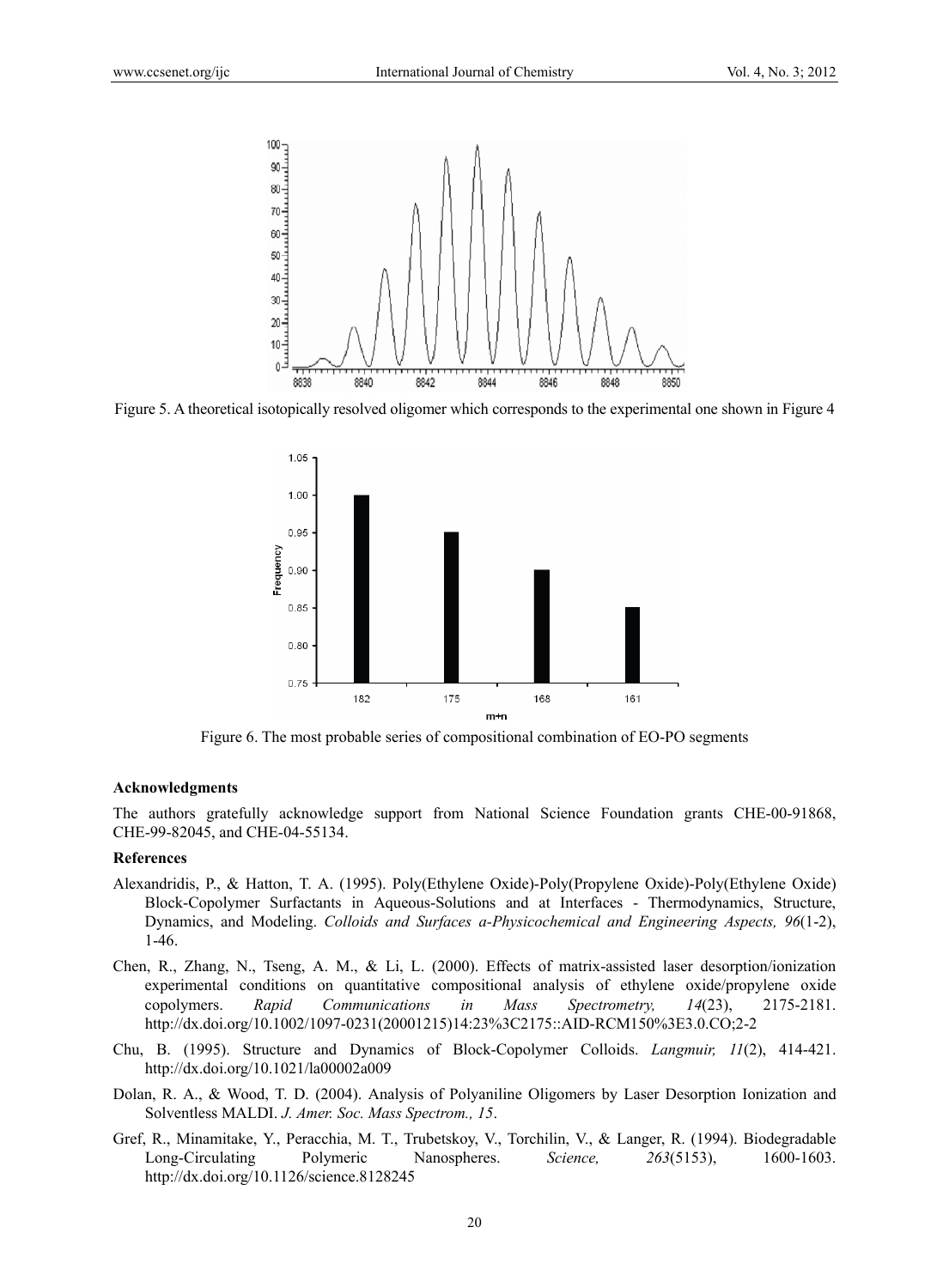Hamley, I. W. (1998). *The Physics of Block Copolymers*. New York, N. Y. : Oxford University Press.

- Hanton, S. D. (2001). Mass Spectrometry of Polymers and Polymer Surfaces. *Chem. Rev., 101*, 527-570. http://dx.doi.org/10.1021/cr9901081
- Jaber, A., & Wilkins, C. L. (2005). Hydrocarbon Polymer Analysis by External MALDI Fourier Transform and Reflectron Time-of Flight Mass Spectrometry. *J. Amer. Soc. Mass Spectrom., 16*, 2009-2016. http://dx.doi.org/10.1016/j.jasms.2005.08.006
- Jeong, B., Bae, Y. H., Lee, D. S., & Kim, S. W. (1997). Biodegradable block copolymers as injectable drug-delivery systems. *Nature, 388*(6645), 860-862. http://dx.doi.org/10.1038/42218
- Kalinoski, H. T. (1996). Chemical Analysis of Polyoxyalkylene Block Copolymers. In V. M. Nace (Ed.), *Nonionic Surfactants: Polyoxyalkykene Block Copolymers* (Vol. 60, pp. 31-66). New York, N. Y.: Marcel Dekker.
- Kaufman, J. M., Jaber, A. J., Stump, M. J., Simonsick, W. J., & Wilkins, C. L. (2004). Interference from multiple cations in MALDI-MS spectra of copolymers. *International Journal of Mass Spectrometry, 234*(1-3), 153-160. http://dx.doi.org/10.1016/j.ijms.2004.02.014
- Li, S. M., Rashkov, I., Espartero, J. L., Manolova, N., & Vert, M. M. (1996). Synthesis, Characterization, and Hydrolytic Degradation of PLA/PEO/PLA Triblock Copolymers with Long Poly(L-lactic acid) Blocks. *Macromolecules, 29*(1), 57-62. http://dx.doi.org/10.1021/ma950531l
- Maciejczek, A., Mass, V., Rode, K., & Pasch, H. (2010). Analysis of poly(ethylene oxide)-b-poly(propylene oxide) block copolymers by MALDI-TOF mass spectrometry using collision induced dissociation. *Polymer, 51*(26), 6140-6150. http://dx.doi.org/10.1016/j.polymer.2010.10.031
- Marie, A., Fournier, F., & Tabet, J. C. (2000). Characterization of synthetic polymers by MALDI-TOF/MS: Investigation into new methods of sample target preparation and consequence on mass spectrum finger print. *Analytical Chemistry, 72*(20), 5106-5114. http://dx.doi.org/10.1021/ac000124u
- Montaudo, M. S. (1999). Sequence constraints in a glycine-lactic acid copolymer determined by matrix-assisted laser desorption ionization mass spectrometry. *Rapid Communications in Mass Spectrometry, 13*(8), 639-644. http://dx.doi.org/10.1002/(SICI)1097-0231(19990430)13:8%3C639::AID-RCM513%3E3.0.CO;2-J
- Montaudo, M. S. (2001). Determination of the compositional distribution and compositional drift in styrene/maleic anhydride copolymers. *Macromolecules, 34*(9), 2792-2797. http://dx.doi.org/10.1021/ma0010231
- Montaudo, M. S. (2002). Mass spectra of copolymers. *Mass Spectrometry Reviews, 21*(2), 108-144. http://dx.doi.org/10.1002/mas.10021
- Montaudo, M. S., & Samperi, F. (1998). Determination of sequence and composition in poly(butyleneadipate-co-butyleneterephthalate) by matrix-assisted laser desorption/ionization time-of-flight mass spectrometry. *European Mass Spectrometry, 4*(6), 459-465. http://dx.doi.org/10.1255/ejms.271
- Nielen, M. W. F. (1999). Maldi time-of-flight mass spectrometry of synthetic polymers. *Mass Spectrometry Reviews, 18*(5), 309-344. http://dx.doi.org/10.1002/(SICI)1098-2787(1999)18:5%3C309::AID-MAS2%3E3.0.CO;2-L
- O'Connor, P. B., & McLafferty, F. W. (1995). Oligomer Characterization of 4-23 kDa Polymers by Electyrospray Fourier Transform Mass Spectrometry. *J. Amer. Chem. Soc., 117*, 12826-12831. http://dx.doi.org/10.1021/ja00156a021
- Priorr, R. (1987). In J. Falbe (Ed.), *Surfactants in Consumer Products* (pp. 5-22). Heigelberg: Springer-Verlag.
- Pruns, J. K., Vietzke, J.-P., Strassner, M., Rapp, C., Hintze, U., & König, W. A. (2002). Detailed structural characterization of modified silicone copolymers by matrix-assisted laser desorption/ionization time-of-flight mass spectrometry. *Rapid Communications in Mass Spectrometry, 16*, 208-211. http://dx.doi.org/10.1002/rcm.568
- Przybilla, L., Brand, J. D., Yoshimura, K., Rader, H. J., & Mullen, K. (2000). MALDI-TOF mass spectrometry of insoluble giant polycyclic aromatic hydrocarbons by a new method of sample preparation. *Analytical Chemistry, 72*(19), 4591-4597. http://dx.doi.org/10.1021/ac000372q
- Przybilla, L., Francke, V., Rader, H. J., & Mullen, K. (2001). Block Length Determination of a Poly(ethylene oxide)-b-poly(p-phenylene ethynylene) Diblock Copolymer by Means of MALDI-TOF Mass Spectrometry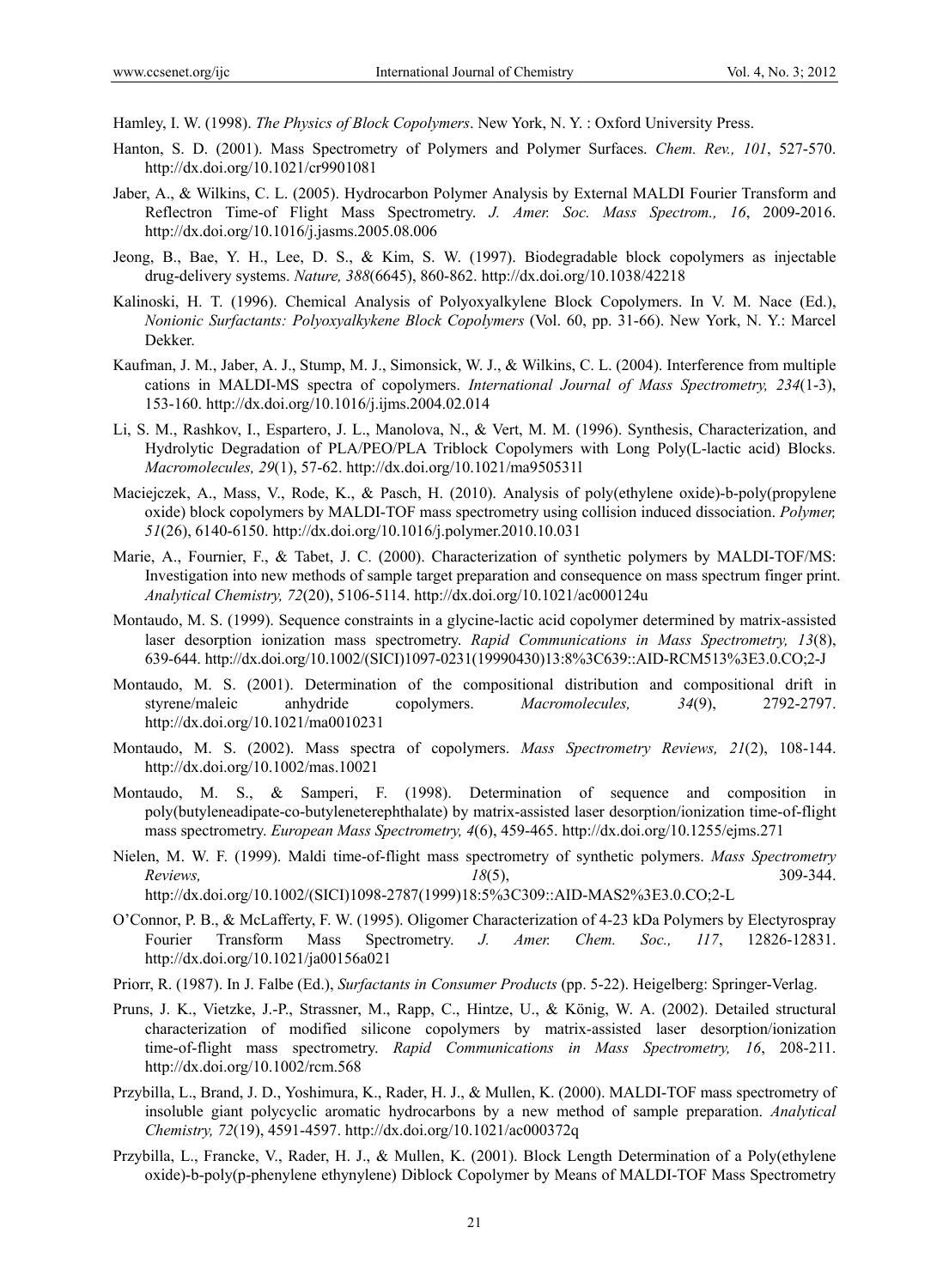Combined with Fragment-Ion Analysis. *Macromolecules, 34*, 4401-4405. http://dx.doi.org/10.1021/ma001676h

Rader, H. J., & Schrepp, W. (1998). MALDI-TOF mass spectrometry in the analysis of synthetic polymers. *Acta Polymerica, 49*(16), 272-293.

http://dx.doi.org/10.1002/(SICI)1521-4044(199806)49:6%3C272::AID-APOL272%3E3.0.CO;2-1

- Ryan, A. J., & Stanford, J. L. (1989). In G. Allen & J. C. Beviongton (Eds.), *Comprehensive Polymer Science*. Oxford, U.K.: Pergamon Press.
- Schick, M. J., & Fowkes, P. M. (1996). Nonionic Surfactants. In V. M. Nace (Ed.).
- Schriemer, D. C., & Li, L. (1996). Detection of high molecular weight narrow polydisperse polymers up to 1.5 million Daltons by MALDI mass spectrometry. *Analytical Chemistry, 68*(17), 2721-2725. http://dx.doi.org/10.1021/ac960442m
- Servaty, S., Kohler, W., Meyer, W. H., Rosenauer, C., Spickermann, J., Rader, H. J., & Wegner, G. (1998). MALDI-TOF-MS copolymer analysis: Characterization of a poly(dimethylsiloxane)-co-poly(hydromethylsiloxane) as a precursor of a functionalized silicone graft copolymer. *Macromolecules, 31*(8), 2468-2474. http://dx.doi.org/10.1021/ma970710y
- Shi, S. D.-H., Hendrickson, C. L., Marshall, A. G., Simonsick, W. J., & J., A. D. (1998). Idenification, Composition, and Asymmetric Formation Mechanism of Glycidyl Methacrylate/Butyel Methacrylate Copoymers of to 7000 Da from Electrospray Ionization Ultrahigh-Resolution Fourier Transform Ion Cyclotron Resonance Mass Spectrometry. *Anal. Chem., 70*, 3220-3226. http://dx.doi.org/10.1021/ac980316d
- Skelton, R., Dubois, F., & Zenobi, R. (2000). A MALDI sample preparation method suitable for insoluble polymers. *Analytical Chemistry, 72*(7), 1707-1710. http://dx.doi.org/10.1021/ac991181u
- Tanodekaew, S., Pannu, R., Heatley, F., Attwood, D., & Booth, C. (1997). Association and surface properties of diblock copolymers of ethylene oxide and DL-lactide in aqueous solution. *Macromolecular Chemistry and Physics, 198*(4), 927-944. http://dx.doi.org/10.1002/macp.1997.021980402
- Terrier, P., Buchmann, W., Cheguillaume, G., Desmazieres, B., & Tortajada, J. (2005). Analysis of poly(oxyethylene) and poly(oxypropylene) triblock copolymers by MALDI-TOF mass spectrometry. *Analytical Chemistry, 77*(10), 3292-3300. http://dx.doi.org/10.1021/ac048193m
- Trimpin, S., Grimsdale, A. C., Rader, H. J., & Mullen, K. (2002). Characterization of an insoluble poly(9,9-diphenyl-2,7-fluorene) by solvent-free sample preparation for MALDI-TOF mass spectrometry. *Analytical Chemistry, 74*(15), 3777-3782. http://dx.doi.org/10.1021/ac0111863
- Trimpin, S., Rouhanipour, A., Az, R., Räder, H. J., & Müllen, K. (2001). New aspects in matrix-assisted laser desorption/ionization time-of-flight mass spectrometry: a universal solvent-free sample preparation. *Rapid Communications in Mass Spectrometry, 15*, 1364-1373. http://dx.doi.org/10.1002/rcm.372
- van Rooij, G. J., Duursma, M. C., de Koster, C. G., Heeren, R. M. A., Boon, J. J., Schuyl, P. J. W., & van der Hage, E. R. E. (1998). Determination of block length distributions of poly(oxypropylene) and poly(oxyethylene) block copolymers by MALDI-FTICR mass spectrometry. *Analytical Chemistry, 70*(5), 843-850. http://dx.doi.org/10.1021/ac970609r
- Weidner, S. M., & Falkenhagen, J. (2011). LC-MALDI-TOF Imaging MS: A New Approach in Combining Chromatography and Mass Spectrometry of Copolymers. *Analytical Chemistry, 83*(23), 9153-9158. http://dx.doi.org/10.1021/ac202380n
- Wilczek-Vera, G. (1996). Individual Block Length Distributions of Block Copolymers of Polystyrene-block-Poly(α-methylstyrene). *Macromolecules, 29*, 4036-4044. http://dx.doi.org/10.1021/ma9516394
- Wilczek-Vera, G., Yu, Y. S., Waddell, K., Danis, P. O., & Eisenberg, A. (1999a). Analysis of diblock copolymers of poly(alpha-methylstyrene)-block-polystyrene by mass spectrometry. *Macromolecules, 32*(7), 2180-2187. http://dx.doi.org/10.1021/ma981594h
- Wilczek-Vera, G., Yu, Y. S., Waddell, K., Danis, P. O., & Eisenberg, A. (1999b). Detailed structural analysis of diblock copolymers by matrix-assisted laser desorption ionization time-of-flight mass spectrometry. *Rapid Communications in Mass Spectrometry, 13*(9), 764-777. http://dx.doi.org/10.1002/(SICI)1097-0231(19990515)13:9%3C764::AID-RCM557%3E3.0.CO;2-9